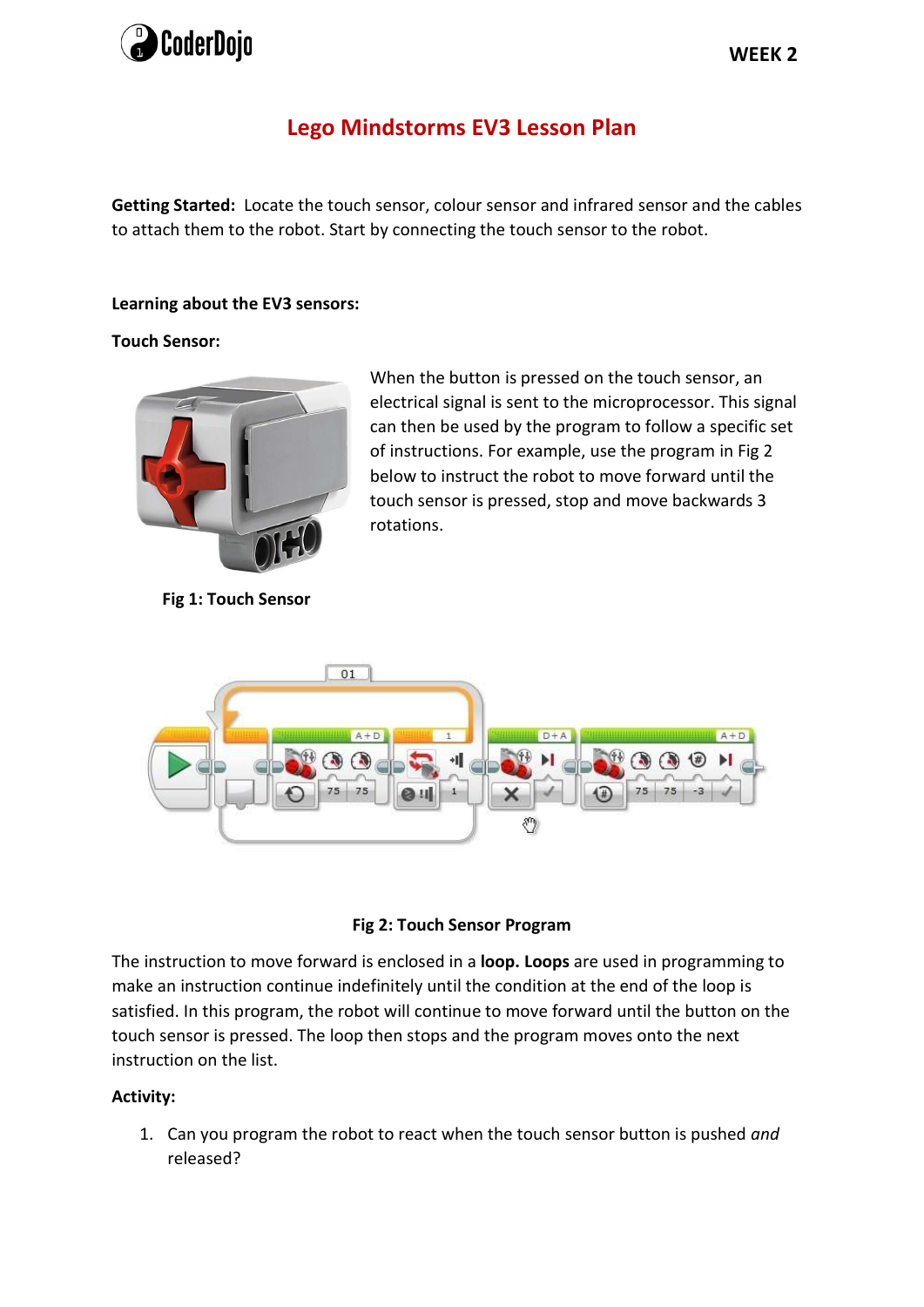

## Colour Sensor:



The colour sensor can detect the colours Black, White, Red, Blue, Yellow and Green. It does this by measuring the brightness/intensity of the light reflected from surfaces. The measurements are on the scale 0 (very dark/black) to 100 (very light/white). This measurement is what is sent to the microprocessor for use in the program. Connect the colour sensor to port 3 and use the program in Fig 4 to instruct the robot to move forward until the colour sensor detects red, stop and move backwards 3 rotations.

## Fig 3: Colour Sensor



Fig 4: Colour Sensor Program

#### Activity:

- 1. Make your robot react to all the different colours available.
- 2. Note that each colour has a reference number in the program. Go into the third menu option on the Lego Brick and select Port View. The colour sensor can be found under the port that the sensor is currently using. In this menu, you can point the sensor to a variety of different colours and see what each colour measures on the 0- 100 scale and also what colour reference number it generates. Do this for as many colours as you can find. How does the sensor deal with different shades of the same colour?